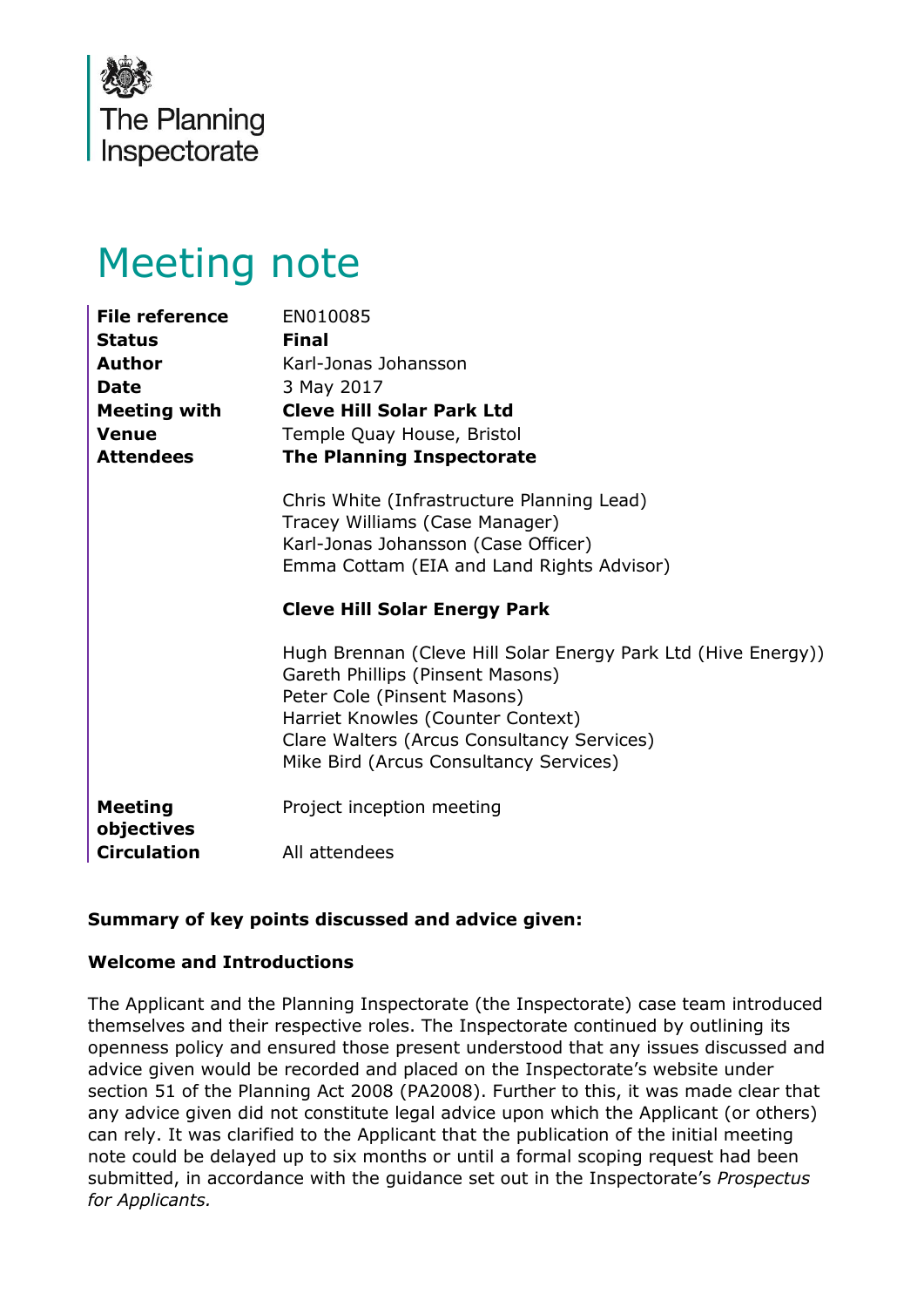## **Pre-application service**

The Inspectorate outlined its pre-application service and clarified that outreach events would be considered on a case by case basis. Due to the location of the project the Inspectorate considered that an outreach event may not be necessary as some stakeholders may already be aware of the PA2008 process given recent projects in the area. However if an outreach event was requested the Inspectorate would consider the request. The Applicant was advised to refer any queries the local authorities may have to the Inspectorate.

## **Project background**

The Applicant explained the background to the project and highlighted some of the benefits it considers the site may have for their project such as an existing grid connection, low visual impact and the low urbanisation of the area. It was clarified that the project is now a joint venture between Hive Energy and Wirsol and that the Applicant intends to include battery storage in the Development Consent Order (DCO) application.

#### **Land issues**

The Applicant explained that the site is owned by one landowner with the exception of: the London Array cable corridor, where London Array own the subsoil of the cable corridor; the grid connection to National Grid infrastructure within the Cleve Hill substation; and the access to the site from the public highway (via the Cleve Hill substation access road also owned by London Array). The Applicant doesn't expect the cable corridor to be a key issue for the project going forward. In addition to the cable corridor there is a 400 kV overhead line crossing the site and public rights of way through and adjacent to the site.

The Applicant informed that there are various ecological designations in the vicinity of the site, notably to the east, north and west. The Applicant was advised to engage early with the relevant internal drainage board as the site is transversed with drainage channels. The Applicant noted that the site is predominantly comprised of agricultural land, 95% of which is Grade 3b, with a small area of Grade 2 land. The Applicant was advised to consider the policy context with regard to agricultural land.

The Applicant confirmed that the DCO will contain Compulsory Acquisition (CA) powers, but confirmed that no Crown land would be affected by the project. There might be a need for CA of land adjacent to roads outside the main site. The Applicant may look to use CA powers to "clean title" for certain parts of the site. The Applicant is currently working on a short list of statutory undertakers such as National Grid that might need protective provisions in the DCO.

# **Ecological surveys**

The Applicant conducted baseline bird surveys between 2014 and 2016, including breeding and wintering bird surveys. The Applicant explained that it had been in discussions with Natural England (NE) regarding the baseline data collected and will provide evidence of agreement with NE in the application documents. The Applicant added that parts of the application site will be kept free of panels and may be used to accommodate displaced birds.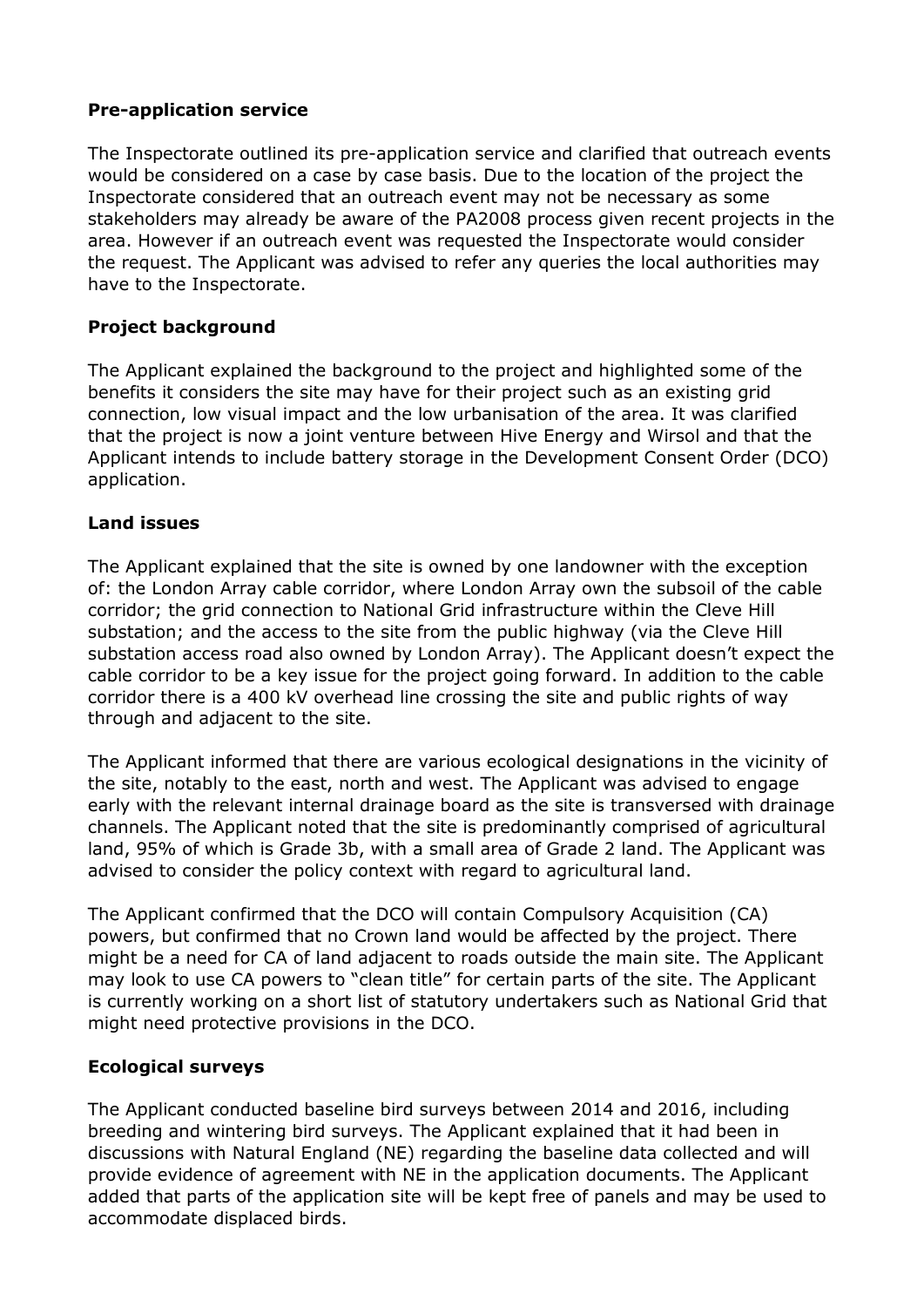The Applicant has undertaken a Phase 1 Habitat survey of the site, along with various protected species surveys. The Applicant noted that some protected species licences may be required. The Inspectorate advised the Applicant to establish Statements of Common Ground with NE and the Kent Wildlife Trust.

## **Landscape and Visual Impact**

The Applicant stated that a key receptor in terms of the visual impact of the project would be users of the Saxon Shore Way long-distance footpath, which runs adjacent to the site. The Applicant considers that the visual impact on receptors located further afield would be limited due to the nature of the Development and topography of the surrounding landscape.

The Inspectorate advised the Applicant to consider the cumulative visual effects resulting from the project and any temporary or seasonal structures in the vicinity (such as polytunnels) in its assessment. The potential impact on views from tall buildings (such as church towers) was also noted. The Applicant advised that many of the properties close to the site do not face towards the proposed application site. The Applicant was advised to engage with the residents of dwellings closest to the site at an early stage.

The Applicant advised that the site is designated as a Special Landscape Area in the Local Plan. The Kent Downs Area of Outstanding Natural Beauty is located to the south.

## **Historic Landscape**

The Applicant explained that the host authorities have indicated they would like to review a desk based cultural heritage assessment prior to offering further advice. The Applicant was advised to also discuss and agree its intended approach to the assessment with Historic England.

#### **Flood Risk**

The Applicant confirmed that the site is located within Environment Agency (EA) Flood Zone 3, although the site is protected by existing coastal flood defences. The Applicant intends to discuss and agree the detail of the flood risk assessment with the EA. The Applicant explained that the EA is developing a flood and coastal erosion risk management strategy for the Medway Estuary and Swale area.

#### **Traffic**

The Applicant is currently exploring whether it will be possible to use rail or to ship in building material rather than using the local road network when constructing the solar park. The Applicant intends to consult on whether to build the park with short or long timescales and it doesn't envisage any substantial traffic to be generated after the solar park has been built. The Applicant was advised to engage early with Network Rail with regard to the nearby railway bridge. The Applicant highlighted that there is also a school close to the site that might be impacted by the construction traffic.

#### **Consents and Permits**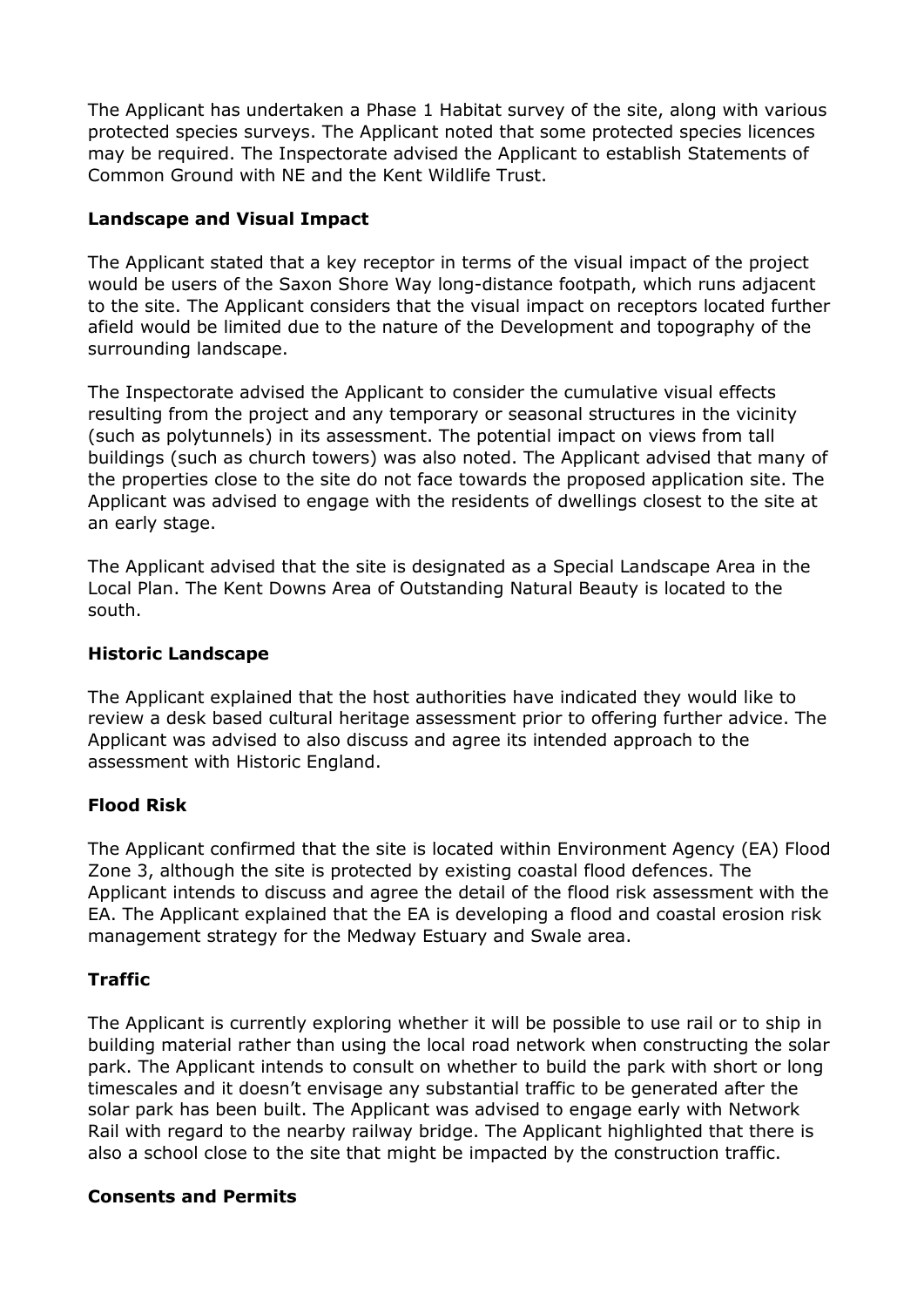The Applicant advised that it will seek a generating licence, an environmental permit, a drainage permit and possibly protected species licences.

## **Programme**

The Applicant intends to submit an application to the Inspectorate in approximately 12 months' time (May 2018). During the preceding time the Applicant intends to finalise its baseline survey data and conduct two rounds of consultation. The Applicant has yet to decide if both rounds will be statutory consultation. Round one is currently planned to take place before the school summer holiday and the second round in October 2017. The Inspectorate advised that publishing the formal Statement of Community Consultation (SoCC) before non-statutory consultation may cause confusion for the consultees. The Inspectorate further advised the Applicant to use the principles of the SoCC for any non-statutory consultation. The Applicant clarified that it intended to have two consultation zones where the outer zone would only receive information about the project through advertising. The Inspectorate highlighted the need for the applicant to try to capture the users of the Saxon Shore Way long-distance footpath in its consultation. The Inspectorate further advised the Applicant to use the first round of consultation to narrow down its options.

## **Engagement with local authorities**

The Applicant has met with Swale Borough Council, Kent County Council and Canterbury City Council. The Applicant advised that the three councils had identified ecology, visual impact and traffic as their main concerns. They also stated a wish to enter into Planning Performance Agreements (PPA) with the Applicant. The Inspectorate clarified that it does not get involved in the PPA negotiations. The Applicant was advised to discuss delegated powers with the local authorities, as during the six month examination timetable the deadlines require swift responses and there may not be time to seek committee approval for representations made by the local authority (see the Inspectorate's Advice Note 2); and also to discuss the prospect of joint working between the councils.

The Inspectorate was informed that the Swale Local Plan has yet to be adopted.

# **Submission**

End of Q1 2018/start of Q2 2018

#### **Any Other Business**

The Applicant was advised to review the s51 [advice](https://infrastructure.planninginspectorate.gov.uk/wp-content/ipc/uploads/projects/General/General-Advice-00606-1-161014_Statera%20PINS%20meeting%20Note%20Final.pdf) issued to Statera regarding battery storage.

The Applicant stated it will time its scoping request so it does not overlap with its first round of consultation.

The Applicant noted that it intends to take a Rochdale approach to the assessment, whereby flexibility will be sought for the Proposed Development, e.g. the siting of the panels and the dimensions of the structure/s which would contain the battery storage.